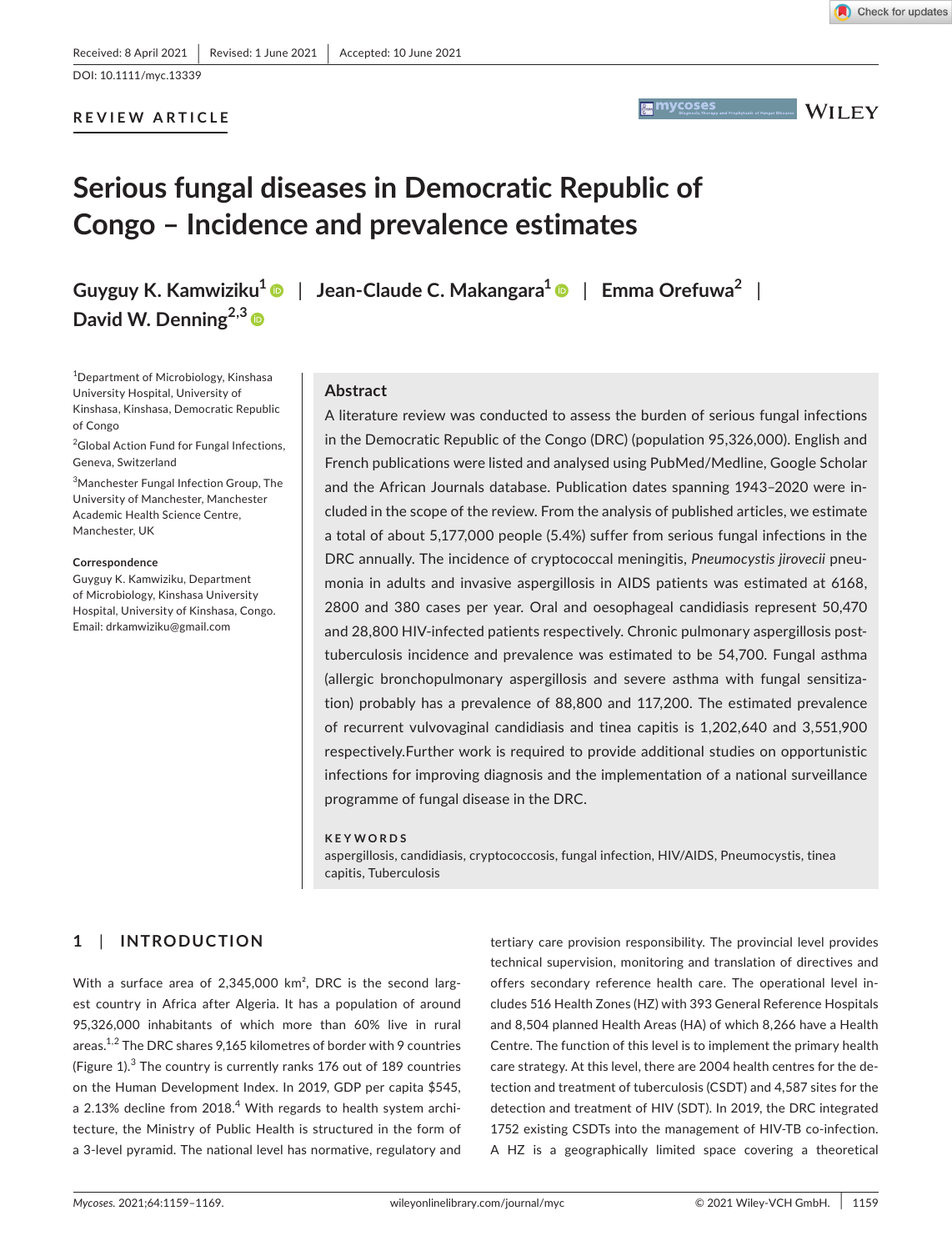250

 $\Omega$ 

500

750

**1160 <sup>|</sup>**  KAMWIZIKU et al.

population of 100,000 to 150,000 inhabitants with a general reference hospital (GRH). The health system also integrates private for-profit and not-for-profit sector health facilities (health services of non-governmental organisations and faith-based organisations). The majority of GRHs lack intensive care, laboratory services (with parasitology, biochemistry, bacteriology and haematology services) and imaging X-ray, ultrasound, electrocardiogram, non stress test, Optical coherent tomography, etc). In the same way, the three University Clinics are under-equipped to serve as tertiary reference facilities. The DRC has 29 pharmaceutical industry companies, and wholesale supply and distribution is provided by 150 authorised establishments.<sup>5,6</sup> There is an imbalance in the organisation of training courses and in the equitable distribution of health workers between rural and urban areas and between health structures. Health staff are concentrated in the capital Kinshasa and in the urban centres of

the provinces. Health workforce indicators are low, using the benchmark ratio of 1 doctor per 10,000 inhabitants, only three out of ten provinces have staff numbers that meet or exceed international standards.<sup>3</sup> Communicable diseases with epidemic potential are an ongoing issue in the DRC.3,4 The Director General for Disease Control has placed certain infectious diseases under epidemiological surveillance, including acute flaccid paralysis, cholera, leprosy, neonatal tetanus, plague, viral haemorrhagic fever, yellow fever, monkey-pox, measles, avian flu, bloody and simple diarrhoea, meningitis, malaria, typhus, pertussis, typhoid fever, acute respiratory infections, sexually transmitted infections, several neglected tropical diseases (NTDs), AIDS and tuberculosis (TB). Despite their known association with co-infections such as HIV and TB, fungal diseases are a glaring omission from the priority list of infectious diseases being surveilled. DRC is in a phase of epidemiological transition, characterised by an



1000 km

**FIGURE 1** Map of the Democratic Republic of Congo with the neighbouring countries

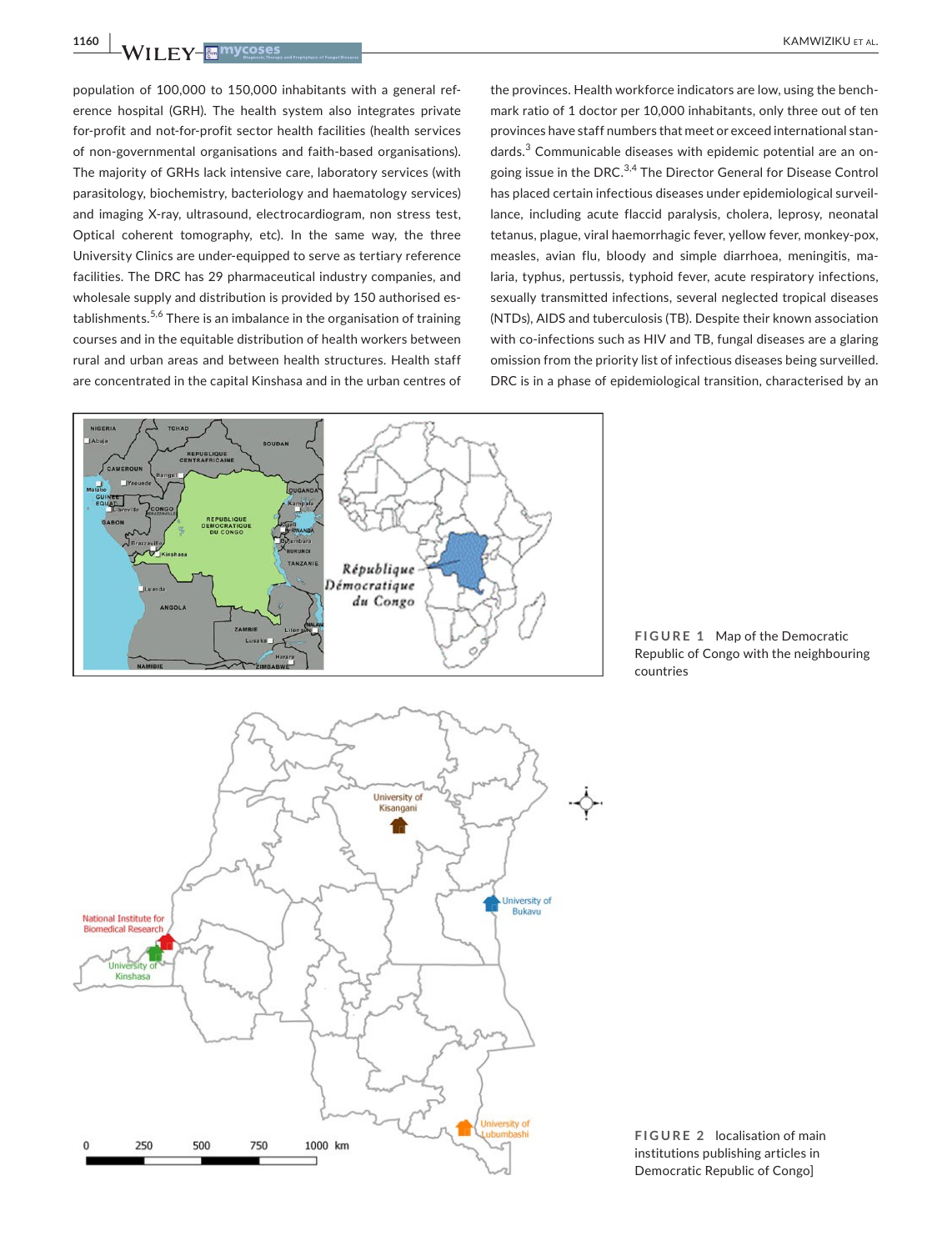increase in the incidence of non-communicable diseases such as cancer and diabetes which heighten the need to address fungal infections as a public health issue of growing significance.

There is no surveillance programme for fungal diseases in the DRC.<sup>6</sup> Given the poor availability and accessibility of diagnostics in the DRC, fungal infections unfortunately remain grossly underestimated. Despite the paucity of data, some studies have been conducted in DRC which allow for baseline modelling to be carried out. The aim of this literature review is to take stock of the current incidence and prevalence of fungal infections in DRC.

# **2**  | **MATERIALS AND METHODS**

This literature review was based on articles about fungal infections using the Google Scholar and PubMed/Medline search engines, African newspapers, health reports, epidemiological journals in DRC and WHO reports (Figure 2). The articles searched were mostly in English. The keywords searched were: fungal infection, opportunistic disease, HIV/AIDS, tuberculosis, chronic pulmonary, cryptococcosis, histoplasma, all associated with DRC. The oldest article retrieved was from 1943 and the most recent was from 2020. There are few studies on fungal diseases in the DRC and many of them are more than a decade old so we extended our searches to studies in border countries that have already estimated the burden of some fungal infections. We first considered Central African Countries and then, other sub-Saharan African countries. The countries chosen were those that are close to the four major universities in the DRC that use published articles. Where no article was found from the DRC or neighbouring countries, we used data from other countries within Africa and if this was not available, then data from other countries outside the African region. The socio-demographic data were taken from the National Health Development Plan 2016-2020 reports and the 2017 reports of the National Statistics Institute (Table 1). The HIV prevalence and deaths were taken from the 2019 UNAIDS report. To evaluate the incidence of children and adults at risk of developing the OIs, we have assessed different factors impacting on OI incidence in the literature. $7$  Considering that people living with HIV infection (PLWHIV) who are not on ART generally develop profound immunodeficiency over 7 years for adults and 5 years for children and that the rate failure of ART is 11%, we estimated the population of PLWHIV at risk.<sup>8</sup> TB rates were taken from the WHO Global report 2019, and we derived the pulmonary TB survivors. Asthma prevalence in adults living in Kinshasa was assumed to apply to the whole country.<sup>9</sup> Chronic obstructive pulmonary disease (COPD) prevalence was taken from the Cameroon<sup>10</sup> and it was assumed that 10.5% were admitted to hospital each year, as in Algeria.<sup>11</sup> Lung cancer was taken from Global cancer observatory (Globocan) <sup>12</sup> and acute myeloid leukaemia from the WHO expert committee. $^{13}$ No stem cell or organ transplantation procedures are done in the DRC. We used the various populations and denominators and estimated prevalence or incidence of different fungal diseases using

information from multiple sources, all described in Table 2. The assumptions used to compute annual incidence or prevalence are also shown.

# **3**  | **RESULTS**

### **3.1**  | **Country's profile**

In the DRC, endemic diseases have a high mortality: malaria is the leading cause of death with a prevalence of 23%. HIV/AIDS and TB are also common. The DRC is among 30 countries with the highest burden of TB ranking 11th in the world and 3rd in Africa. It is also one of 13 countries facing the dual challenge of HIV-TB co-infection and drug resistance at the same time. $3,14$  Although HIV prevalence is declining in the DRC, at 0.8%, its epidemiology is complex. It is higher among women in some provinces and four times higher in urban areas. Apart from HIV and TB co-infection, which are well supported and documented, the prevalence and incidence of other opportunistic infections is not known due to the lack of any diagnostic capability in most health facilities.

### **3.2**  | **Review of serious fungal infections**

The scarcity of articles on fungal infections has prompted us to use prevalence or incidence from other countries to estimate the burden in the DRC. The summary shown in Table 2 and 3 is derived from the various populations at risk and the rate per 100,000 inhabitants. Each year in DRCongo approximately 5,079,278 people are affected by fungal diseases, 5.32% of the whole population.

# 3.2.1 | Fungal skin infections: Tinea capitis and neglected tropical diseases

In children, tinea capitis is the most common superficial fungal infection. Our estimation is 3,551,862 children have tinea capitis, a rate of 3,726 per 100,000. An old study (1959) gave a disparate prevalence of tinea capitis by region, the lowest prevalence was 2.9% in the middle part of the DRC and the high was 20% in the East part.<sup>42,43</sup> No recent study is published, but it is a common problem. Neglected tropical skin fungal diseases have not been reported recently. An old study from the Belgian Congo (currently DRC) found 9 cases of mycetoma in 1954.44 A strain of *Catenulostroma chromoblastomycosum* is deposited with the information that it is from a case of chromoblastomycosis from Zaire (currently DRC).<sup>45</sup> *Sporothrix schenckii* is a ubiquitous fungus, causing mostly non-life-threatening localised infections of the skin and subcutaneous tissues - only one case is reported from DRC in an HIV patient.46 No data was found for *basidiobolomycosis, chromoblastomycosis, rhinoporidioisis or Conidiobolus* or Emergomyces infections. They are probably rare.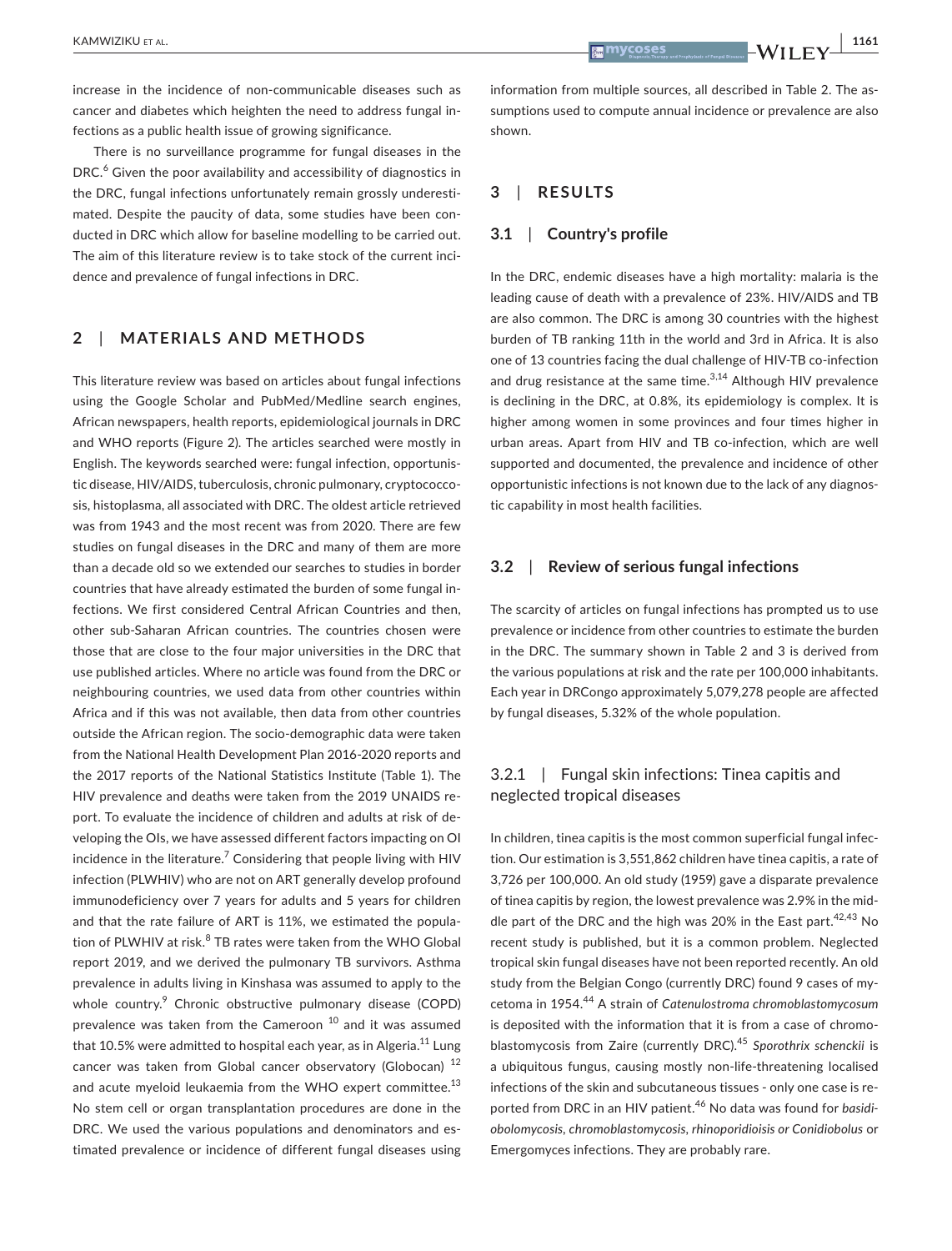# **1162 <sup>|</sup>**  KAMWIZIKU et al.

| Data                     | <b>Number</b> | Reference | Comments              |
|--------------------------|---------------|-----------|-----------------------|
| Population               | 95 326 400    | 2         | 2019                  |
| <b>HIV</b> infection     | 520000        | 15        | Prevalence 2019       |
| Pulmonary tuberculosis   | 233 520       | 16        | Annual incidence 2019 |
| Asthma numbers in adults | 3 551 860     | 2         | With 2019 population  |
| Acute myeloid leukaemia  | 380           | 17        | Annual incidence      |

**TABLE 1** The basic demographics of the country

Abbreviation: HIV, Human Immunodeficiency Virus.

**TABLE 2** Assumptions underlying the assessment of serious fungal diseases burden

| <b>Fungal disease</b>                              | <b>Underlying condition</b>            | <b>Assumptions made</b>                                                                                                                                                               | <b>References</b> |
|----------------------------------------------------|----------------------------------------|---------------------------------------------------------------------------------------------------------------------------------------------------------------------------------------|-------------------|
| Cryptococcal meningitis                            | HIV/AIDS                               | 12.2% of AIDS patients                                                                                                                                                                | 18                |
| Pneumocystis pneumonia                             | <b>HIV/AIDS</b>                        | 10% PCP as newly diagnosed HIV/AIDS<br>adults over 2 years                                                                                                                            | 19                |
| Disseminated histoplasmosis                        | <b>HIV/AIDS</b>                        | 1.5% of advanced HIV disease                                                                                                                                                          | 20,21             |
| Invasive aspergillosis                             | HIV/AIDS; COPD; Leukaemia; lung cancer | 10% of AML patients develop IA. Rate<br>in non-AML same as in AML, 1.3% of<br>admitted COPD patients, 2.6% of lung<br>cancer patients and 4 per 1000 HIV/<br>AIDS patients develop IA | $22 - 26$         |
| Chronic pulmonary aspergillosis (CPA)              | Tuberculosis, COPD                     | 22% of TB survivors with cavities, 2% of<br>those without cavities and assumed<br>pulmonary TB is the underlying<br>diagnosis in 80% of all CPA cases                                 | 27-29             |
| Allergic Broncho pulmonary aspergillosis<br>(ABPA) | Asthma                                 | 2.5% of adult asthmatics                                                                                                                                                              | 30<br>31          |
| Severe asthma with fungal sensitisation<br>(SAFS)  | Severe asthma                          | 33% of worst 10% of adult asthmatics.                                                                                                                                                 | 32                |
| Candidaemia                                        |                                        | 5/100,000 (mean of 2-11/100,000) with<br>30% in ICU (critical care and post-<br>surgical patients) and 70% in cancer<br>and other immunocompromised<br>patients                       | 33                |
| Candida peritonitis                                | Pancreatitis, major abdominal surgery  | 1 patient with hospital-acquired (almost<br>all post-operative) Candida peritonitis<br>for every 2 patients with candidaemia,<br>in ICU                                               | 34                |
| Oral candidiasis                                   | <b>HIV/AIDS</b>                        | 90% of untreated HIV patients                                                                                                                                                         | 35,36             |
| Oesophageal candidiasis                            | <b>HIV/AIDS</b>                        | 20% of patients not on ARVs and 0.5% of<br>those on ARVs                                                                                                                              | 37,38             |
| Recurrent candida vaginitis (≥4x/year)             |                                        | 6% of adult women                                                                                                                                                                     | 39                |
| Mucormycosis                                       |                                        | Affects 2 per million of the population<br>based on data from Europe                                                                                                                  | 40                |
| Tinea capitis                                      |                                        | 7.38% of school-age children                                                                                                                                                          | 41                |

Abbreviations: AML, Acute myeloid leukaemia; ARV, antiretroviral; COPD, Chronic obstructive pulmonary disease; HIV/AIDS, Human Immunodeficiency Virus/ Acquired ImmunoDeficiency Syndrome; IA, invasive aspergillosis; ICU, Intensive Care Unit; PCP, *Pneumocystis* pneumonia; TB, Tuberculosis.

### 3.2.2 | *Candida* diseases

No data on recurrent vulvovaginal candidiasis (rVVC), candidaemia and *Candida* peritonitis were found. The prevalence of rVVC is thought to be 2523/100 000, using a 6% proportion of women aged between 15 and 54, or to affect about 1.2 million women.<sup>39</sup>

Other data from Cameroon found 34.8% of women had vaginal candidiasis, suggesting this problem is more frequent than in Europe and the USA, and likely to be underestimated by our estimate.<sup>47</sup> Although blood culture is fairly widespread in DRC, there are no data on the frequency of candidaemia. Using a low average country incidence, of  $5/100000$ ,<sup>48</sup> we estimate ~4,770 patients annually. In France, the ratio of candidaemia to intra-abdominal candidiasis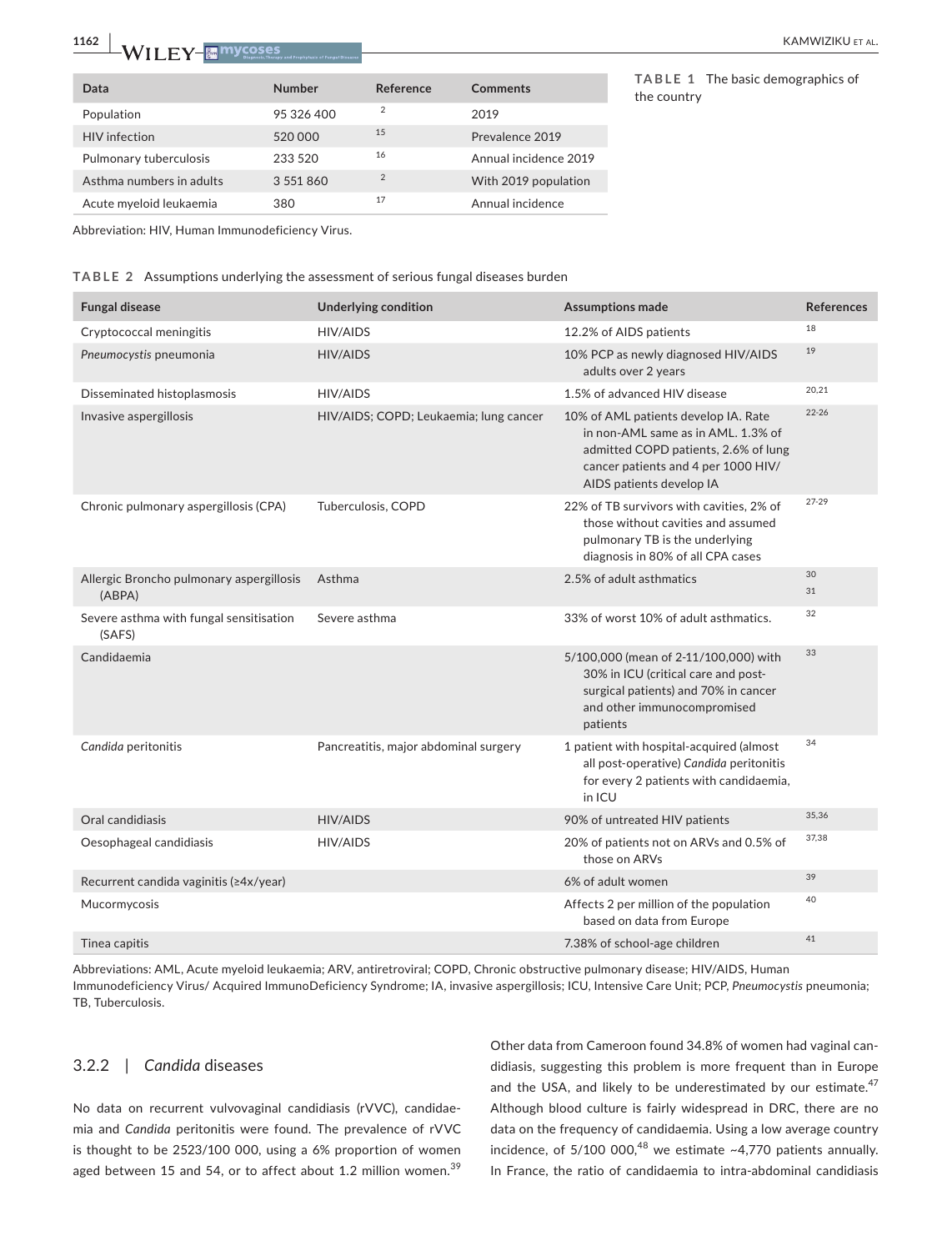**TABLE 3** Estimate of serious fungal infections in Republic Democratic of Congo

| <b>Serious Fungal</b><br>Infection            | <b>Estimate</b> | No<br>underlying<br>disease | <b>HIV/AIDS</b>          | Respiratory<br>disease   | Cancer<br>+immunocompromised | <b>Critical</b><br>care<br>+surgery | Rate/100,000 | <b>Total</b><br><b>Burden</b> |
|-----------------------------------------------|-----------------|-----------------------------|--------------------------|--------------------------|------------------------------|-------------------------------------|--------------|-------------------------------|
| Cryptococcal<br>meningitis                    | $\mathbf{I}$    |                             | 6168                     |                          | $\qquad \qquad -$            | $\overline{\phantom{a}}$            | 6.5          | 6168                          |
| Pneumocystis<br>pneumonia adult               | $\mathbf{I}$    |                             | 2800                     | $\overline{\phantom{0}}$ |                              | $\overline{\phantom{0}}$            | 2.9          | 2800                          |
| Pneumocystis<br>pneumonia<br>children         | $\mathbf{I}$    |                             | 595                      |                          |                              | $\overline{\phantom{0}}$            | 0.6          | 595                           |
| Pneumocystis<br>pneumonia total               | $\mathbf{I}$    | $\overline{\phantom{a}}$    | 3016                     |                          |                              | $\overline{\phantom{a}}$            | 3.2          | 3016                          |
| Invasive<br>aspergillosis                     | $\mathbf{I}$    | -                           | 380                      | 2560                     | 123                          | $\overline{\phantom{a}}$            | 3.2          | 3063                          |
| CPA post TB                                   | $\mathbf{I}$    | $\overline{\phantom{a}}$    | $\overline{\phantom{a}}$ | 11,580                   | $\overline{\phantom{a}}$     | $\overline{\phantom{a}}$            | 12.1         | 11,580                        |
| CPA post TB                                   | P               | ۰                           | $\overline{\phantom{0}}$ | 36,500                   | $\overline{a}$               | $\overline{\phantom{a}}$            | 38.3         | 36,500                        |
| $CPA - aII$                                   | P               | $\overline{\phantom{a}}$    | $\overline{\phantom{a}}$ | 54,700                   | $\overline{\phantom{a}}$     | $\overline{\phantom{a}}$            | 57.4         | 54,700                        |
| <b>ABPA</b>                                   | P               | $\overline{\phantom{a}}$    | $\qquad \qquad -$        | 88,800                   | $\overline{\phantom{a}}$     | $\overline{\phantom{a}}$            | 93.2         | 88,800                        |
| <b>SAFS</b>                                   | P               | $\overline{\phantom{a}}$    | $\overline{\phantom{0}}$ | 117,200                  | $\overline{\phantom{0}}$     | $\overline{\phantom{a}}$            | 123          | 117,200                       |
| Candidaemia                                   | T               | $\overline{\phantom{a}}$    | $\qquad \qquad -$        | $\overline{\phantom{a}}$ | 3340                         | 1430                                | 5.0          | 4770                          |
| Candida peritonitis                           | $\mathbf{I}$    | $\overline{\phantom{a}}$    | $\overline{\phantom{0}}$ | $\overline{\phantom{a}}$ | $\overline{\phantom{a}}$     | 715                                 | 0.8          | 715                           |
| Oral candidiasis                              | $\overline{1}$  | $\overline{\phantom{a}}$    | 50,470                   | $\overline{\phantom{a}}$ | $\overline{\phantom{0}}$     | $\overline{\phantom{a}}$            | 52.9         | 50,470                        |
| Oesophageal<br>candidiasis                    | $\overline{1}$  |                             | 28,800                   | $\qquad \qquad -$        |                              | $\overline{\phantom{a}}$            | 30.2         | 28,800                        |
| Recurrent Candida<br>vaginitis (>4x/<br>year) |                 | 1,202,640                   | $\overline{\phantom{a}}$ | $\overline{\phantom{a}}$ | $\overline{\phantom{a}}$     | $\overline{\phantom{a}}$            | 2523         | 1,202,640                     |
| Mucormycosis                                  | $\mathbf{I}$    | $\overline{\phantom{a}}$    | $\overline{\phantom{a}}$ | $\overline{\phantom{a}}$ | 190                          | $\overline{\phantom{a}}$            | 0.2          | 190                           |
| Histoplasmosis                                | $\mathbf{I}$    | $\overline{\phantom{a}}$    | $\overline{\phantom{a}}$ | 840                      | $\overline{\phantom{a}}$     | $\overline{\phantom{a}}$            | 0.9          | 840                           |
| Fungal keratitis                              | $\mathsf{I}$    | 12,680                      | $\overline{\phantom{0}}$ | $\overline{\phantom{a}}$ | $\overline{\phantom{0}}$     | $\overline{\phantom{0}}$            | 13.3         | 12,680                        |
| Tinea capitis                                 | P               | 3,551,900                   | $\overline{\phantom{a}}$ | $\overline{\phantom{a}}$ | $\overline{\phantom{a}}$     | $\qquad \qquad -$                   | 3726         | 3,551,900                     |
| <b>Total burden</b>                           |                 | 4,767,220                   | 92,229                   | 312 180                  | 3653                         | 2145                                |              | 5,177,427                     |

Abbreviations: ABPA, Allergic bronchopulmonary aspergillosis; CPA, Chronic pulmonary aspergillosis; I, incidence; P, prevalence; SAFS, Severe asthma with fungal sensitisation; TB, tuberculosis.

is 2:1, in intensive care.<sup>49</sup> On this basis, we anticipate on 715 cases (0.8/100,000), but this could be erroneous as there are few intensive care beds, but conversely many patients present with severe acute abdominal emergencies.

Oral candidiasis and oesophageal candidiasis as opportunistic infections in HIV are common. We estimated an annual incidence of 52.9/100 000 and 30.2/100,000 respectively. This equates to over 50,000 oral candidiasis patients in those with CD4  $\textless{}200/\mu$ l  $\text{^{35,50}}$  and 28,800 oesophageal candidiasis cases. $37$  In addition, a local crosssectional report from 1988 found 24% of HIV patients to have oral candidiasis.<sup>51</sup>

# 3.2.3 | HIV-associated infection fungal disease

In 2019, 258,610 of 520,000 people living with HIV/AIDS (PLWHIV) are on ART, that is ~50%, with 15,000 deaths, 9,600 in adults.<sup>15</sup>

There were an estimated 56,074 at risk of acquiring an opportunistic infection, based on a 7 year decline in CD4 counts to <200 μl in those not on ART, and assuming an 11% ART failure rate in those on ART Ian the literature many opportunistic fungal infections are described in PLWHIV in those not on ART and immunocompromised. In the DRC, none of these infections are well documented. Considering *Pneumocystis* pneumonia (PCP) occurred an annual rate of 5% in at risk PLWHIV,<sup>19</sup> we estimate ~2804 episodes in adults and 595 in children, a total of 3,400 or 3.6 per 100,000. Cryptococcal meningitis (CM) was estimated at a rate of 11% in at risk PLWHIV, based on a study in the east of the DRC  $52$  an annual incidence 6168 or 6.5 per 100 000. The related species *Histoplasma capsulatum* have two variety: capsulatum and *duboisii* cause important deep mycoses and have been reported in PLWHIV. In the DRC mainly *duboisii* variety infections are reported. One study mentioned five cases.53 So, we tentatively estimate 840 annual cases or 0.9 per 100 000 people.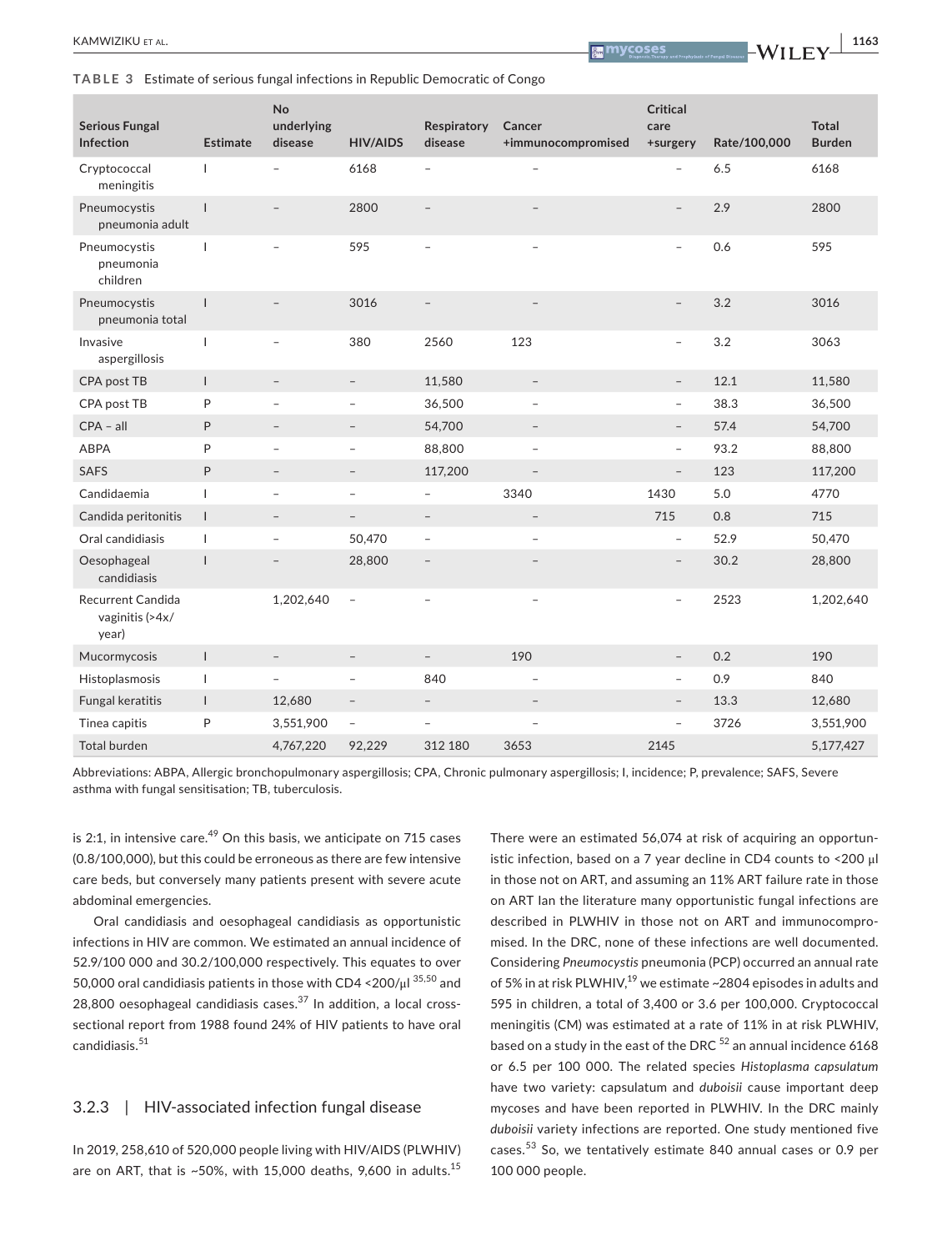### 3.2.4 | Fungal asthma and aspergillosis

There are approximately 3,551,860 adults with asthma in the DRC, 6.9% of the adult population in 2019.<sup>9,54</sup> According to the only African study on allergic bronchopulmonary aspergillosis (ABPA) from South Africa, we estimated that 2.5% (88,800 people) of these asthmatics developed ABPA.<sup>30</sup> Severe asthma with fungal sensitisation (SAFS) prevalence is estimated at 117,211 adults.<sup>27</sup> The incidence of TB in the DRC in 2019 was 278,000 with 233,520 with pulmonary disease. Only 30,000 people developed TB with HIV. Given a 12.8% mortality, there were 180,920 PTB.<sup>16</sup> After pulmonary TB, we estimate a prevalence of chronic pulmonary aspergillosis (CPA) over five years of 36,500 people (a rate of 38.3 per 100 000) and annual incidence was 11,579 (a rate of 12.1 per 100 000). Assuming that pulmonary TB comprises 67% of the cases, the total prevalence estimate for CPA is 54,700. To estimate invasive aspergillosis (IA), we started with a likely annual incidence of 380 (22%) acute myeloid leukaemia (AML) patients per year of a total of 1723 leukaemia excluding myelodysplastic syndrome. $^{17}$  In this group of patients 76 IA patients are a conservative estimate.<sup>26,55</sup> Globocan estimate 1811 lung cancer cases in the DRC, $^{12}$  of which a 2.6% are thought to develop IA (47 patients). No transplant programmes (solid organ and haematopoietic cell) are ongoing in the country. We also estimated that 4% of the 9,600 HIV deaths are linked to IA, a total of 380 patients. For chronic obstructive pulmonary disease (COPD) there are 193,007 admissions to hospital per year (10.5% of the total COPD population) and 1.3% develop IA, a total of 2.510 patients.<sup>56</sup> Overall, IA annual incidence is estimated at 3.2 per 100 000 (3016 people). Mucormycosis was estimated 0.2 per 100,000 patients. So, 190 people were affected.

# 3.2.5 | Other fungal diseases and immunocompromised status

Fungal keratitis was not recorded in any publication. However corneal disease and opacities are relatively frequent, some due to parasites such as in onchocerciasis. In one study of 750 people in an area hyperendemic for onchocerciasis, visual loss was found in 8.5%, of which 2.2% had monocular blindness with a corneal scar found in nearly 10% of patients.<sup>57</sup> Many of these cases are likely to be due to unrecognised fungal keratitis. We have estimated an annual incidence of 13/100,000 from data from other parts of Africa and 12,678 people are affected.<sup>58</sup> There is no nationwide registry of surgeries but 75 abdominal surgeries annually were reported in a local university hospital in Southeastern DRC.<sup>59</sup>

# **4**  | **DISCUSSION**

This study is the first to comprehensively estimate the burden of fungal diseases in the DRC. Our burden estimate of 5,177,427 people affected by serious fungal disease (>5.5% of the population) indicates significant morbidity and probably mortality in the DRC.

Extended on both sides of the Equator, the DRC has four microclimates, including a hot and humid equatorial climate in the centre, a tropical climate in the South and North, an oceanic climate at the mouth of the Congo River and a temperate climate in the east. Rainfall varies from 800 mm on the shores of Lake Tanganyika to over 2,500 mm in the mountainous regions west of Lake Kivu. The hydrographic network is dense, with a large river running through the whole country. Surface water resources (river, streams and lakes) represent 52% of the continent's reserves, covering 86,080 Km<sup>2</sup> or 3.8% of the country's surface area. Most of the lakes are in the East: Tanganyika, Kivu, Albert, Moero and Edouard and Upemba (in the middle of Katanga).<sup>3</sup> This climate is conducive to the sustainability of several endemic diseases: Malaria, enteric diseases, TB, cholera and a diverse population of mostly unknown and undiagnosed endemic and opportunistic fungal pathogens.<sup>42</sup> Fungal infections are frequent opportunists in HIV infection and observed clinically in the DRC.<sup>60</sup> The most common are oral and oesophageal candidiasis, PCP, cryptococcal meningoencephalitis and histoplasmosis. In addition, TB is the most common predisposing factor for the development of CPA. The clinical presentation of PCP, histoplasmosis and CPA is similar to TB and often mistaken. Among those who die, there is currently no indication of any fungal aetiologies, because it is not looked for and autopsy is rarely done.15

From 2016, current policy is to "test and treat" HIV care in order to achieve the 90-90-90 targets, reducing transmission and progression to advanced HIV disease and death. These targets were to ensure that by 2020, 90% of people living with HIV know their HIV status, 90% of these people are on antiretroviral treatment (ART) and 90% of people on ART have an undetectable viral load. In 2020, all these targets are missed. $61,62$ 

Oesophageal candidiasis is common with HIV and was frequently reported with oral candidiasis. Our estimates place it as the most common opportunistic infectious disease in HIV after oral candidiasis, but we have not estimated the prevalence of cutaneous dermatophyte infections which are also common in HIV. The prevalence of HIV-associated esophageal candidiasis in sub-Saharan Africa was 12%, with a range from 1% to 52% across individual studies.<sup>41</sup> However, oesophageal candidiasis can also be diagnosed in otherwise healthy people such as those receiving antibiotic therapy which promotes the overgrowth of *Candida*. 63

Pneumonia is one of the leading causes of mortality and morbidity in children under five years. In low and middle-income countries, poverty, poor living conditions, inadequate health services, malnutrition and HIV are the risk factors for pneumonia. The risk of death is highest in HIV-infected children with pneumonia in Sub-Saharan Africa.<sup>7</sup> In the DRC, lethality is estimated at 4.9% without distinction of aetiologies.64 PCP occurs in children and other immunocompromised persons and is a common cause of severe pneumonia in HIV children. *Pneumocystis jirovecii*, which causes PCP, was classified as a protozoan, but now is identified as a fungus. Rates of 3.6 to 11% were described for Tanzania, Congo and Ivory Coast in the first decade of the AIDS epidemic. $65-67$  PCP remains the most important AIDS opportunistic infection in the developed countries; by contrast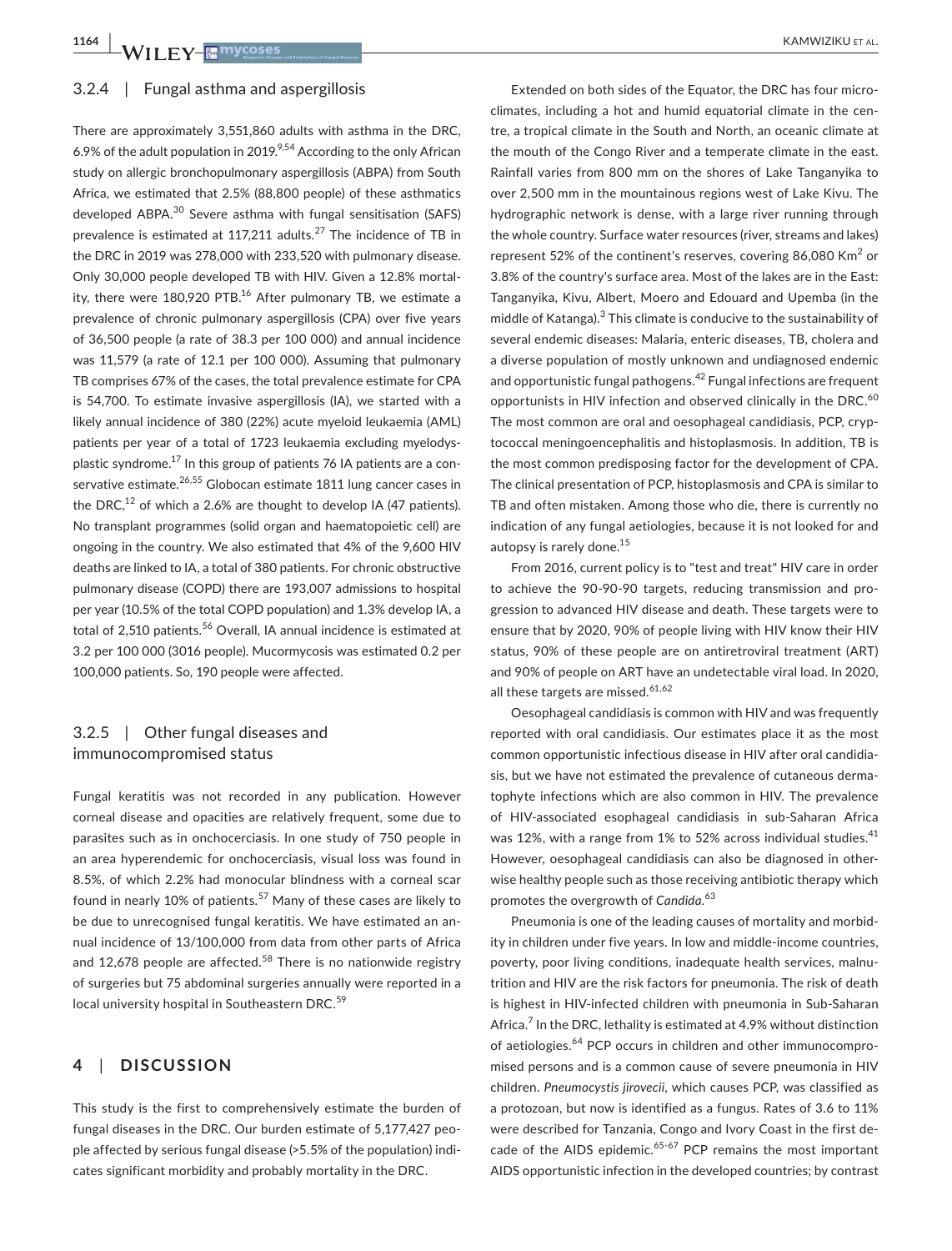tuberculosis is the most frequent in sub-Saharan Africa countries. The incidence of PCP among 18 sub-Saharan African countries was 15.4%.<sup>68</sup> We have estimated a conservative incidence of 595 children with PCP and HIV infection, which is almost certainly an underestimate given 5,000 paediatric HIV deaths in 2019. Our estimate of only 2,804 adult cases of PCP is also conservative, given 9,600 AIDS deaths and only a 70% response rate for PCP in Africa,<sup>69</sup> if treated. Trimethoprim-sulfamethoxazole (TMP-SMX) resistance has emerged and leads to treatment failure increasing death.<sup>70</sup> The case fatality ranges from 10% to 27% in sub-Saharan Africa countries.<sup>71</sup>

Cryptococcal meningitis is a common problem in advanced HIV disease in the DRC, with an 11% incidence documented. This translates into over 6000 cases annually, a similar figure to a 2017 global and national estimate.<sup>72</sup> With only India ink available for diagnosis (~80% sensitivity)<sup>73</sup> and fluconazole available for therapy,<sup>74</sup> at least 80% of these patients will die currently.

Disseminated histoplasmosis has been described in the Cameroon caused by both species of *Histoplasma*. The prevalence of histoplasmosis in advanced HIV infection in Cameroon is 13% and is documented more in HIV positive patients than negative patients.<sup>20</sup> Histoplasmosis was previously reported sporadically in the DRC.<sup>75</sup> Based on these limited data, we have assumed a 1.5% annual rate of disseminated histoplasmosis in the DRC in advanced HIV disease. This needs confirmation with antigen (or PCR) diagnosis.

The CPA spectrum includes aspergilloma, chronic cavitary pulmonary aspergillosis and chronic fibrosing pulmonary aspergillosis. The literature notes some of the highest burdens of CPA after TB in some African countries. Ahead is Nigeria (120,747) followed by Uganda (18,000), Kenya (12,927) and Tanzania (10,437).<sup>33</sup> As pulmonary TB is relatively common in the DRC, we estimate an annual incidence in cured TB patients of over 11,000 patients, and a 5 year period prevalence of ~36,500 patients. Without *Aspergillus* IgG antibody detection, most will go undiagnosed and so inappropriately treated with antibiotics and anti-TB therapy, but not antifungal therapy. The mortality of CPA in Africa has been well described, but in other countries is 50%-80% over 5 years in non-HIV patients.<sup>76</sup>

ABPA is an uncommon complication of asthma or cystic fibrosis usually caused by *Aspergillus fumigatus*. The estimated prevalence derives from South Africa. In Africa, the highest burden is found in Algeria (310,310) followed by Nigeria (93,649), Tanzania (18,987), Uganda (18,700), Kenya (17,696) and Senegal (9976).<sup>33</sup>

Severe asthma has a heterogeneous nature. Depending on the definition used, 5% to 15% of all patients with asthma are classified as severe and a large proportion have poorly controlled disease. The mortality due to asthma in Africa was 0.7% in 2017. $32$  In Africa, the diagnosis of asthma is still a challenging issue. No African country has registered yet with the International Severe Asthma Registry. Data about severe asthma deaths are scarce.<sup>77,78</sup> SAFS is uncertain as this disease has been recently described, it was conservatively estimated that 30% of patients with severe asthma have or develop SAFS in the world. In Africa the highest burden was described in Egypt (176,661)

and the lowest is Kenya (23,359). $33$  Antifungal therapy for SAFS is effective and mostly affordable in Africa, unlike many of the new monoclonal agents used in Europe and the USA.79

Tinea capitis is a public health problem caused by the dermatophytes *Epidermophyton*, *Microsporum* and *Trichophyton* spp. Without a recent review of dermatophytes in DRC, studies from other countries have been used to estimate the prevalence in school-age children. Biguet's study in 1943 demonstrated that the prevalence varied from one region to another in the DRC.<sup>43</sup> Bongomin made the same observation in Tanzania where this pathology had a correlation with socio-economic conditions and in Rwanda it was demonstrated that different species of dermatophytes predominated in different regions.41 In a large epidemiological study involving 15,000 people, *M langeronii* (renamed *M audouinii*) (41.8%) and *T violaceum* (32.3%) have been reported as the main causative agents of tinea capitis in Congo, Rwanda and Burundi.<sup>41</sup>

No recent report of fungal NTDs diseases has been published in the DRC. Some cases were reported decades ago. The lack of epidemiological data does not exclude their presence in the DRC. A systematic review of blastomycosis from 25 African countries and 5 from middle eastern countries reported a total of 172 cases with only one isolate from the DRC.<sup>80</sup>

No data on fungal keratitis are published from the DRC, but diagnosis with routine eye examination including visual acuity testing, slit-lamp biomicroscopy and direct ophthalmoscopy can all contribute. The key tests include corneal scraping with direct microscopy and fungal culture. Adequate microbiology laboratories are only present in tertiary hospitals, some private hospitals and GRH's (Table 4). Clinical features alone may be suggestive of a fungal aetiology of corneal ulcer, but are not perfect.  $81,82$ 

The WHO recommended Essential in vitro Diagnostics list now includes rapid tests for *Histoplasma* antigen, *Crypotococcus* antigen, *Aspergillus* antigen, *Aspergillus* antibody and *Pneumocystis* PCR, the latter three tests being added in  $2021$ .<sup>84</sup> Without access to these diagnostics, patients suffering from serious fungal infections nearly always die. A recent survey of WHO EDL in DRC revealed that only four of the recommended nine diagnostic modalities for fungal disease are available in the DRC and of those that do exist, availability and penetration are variable across the country. None of the newer recommended rapid tests are present in the country outside of the limited confines of small scale research studies. Vulnerable patients are underserved in this regard and this invariably leads to a high level of preventable mortality for a significant proportion of the population. Of the WHO recommended antifungal drugs that are critical for providing optimal treatment for fungal disease, only 30% of the required minimum set of antifungal medication is available in the DRC. For HIV patients, flucytosine and amphotericin B when used in combination with each other and coupled with an accurate diagnosis of cryptococcal meningitis and therapeutic interventions increase survival chances of the estimated 6,170 HIV patients with cryptococcal meningitis by up to  $70\%$ <sup>74</sup> Neither flucytosine or amphotericin B are available in DRC. For TB patients, itraconazole and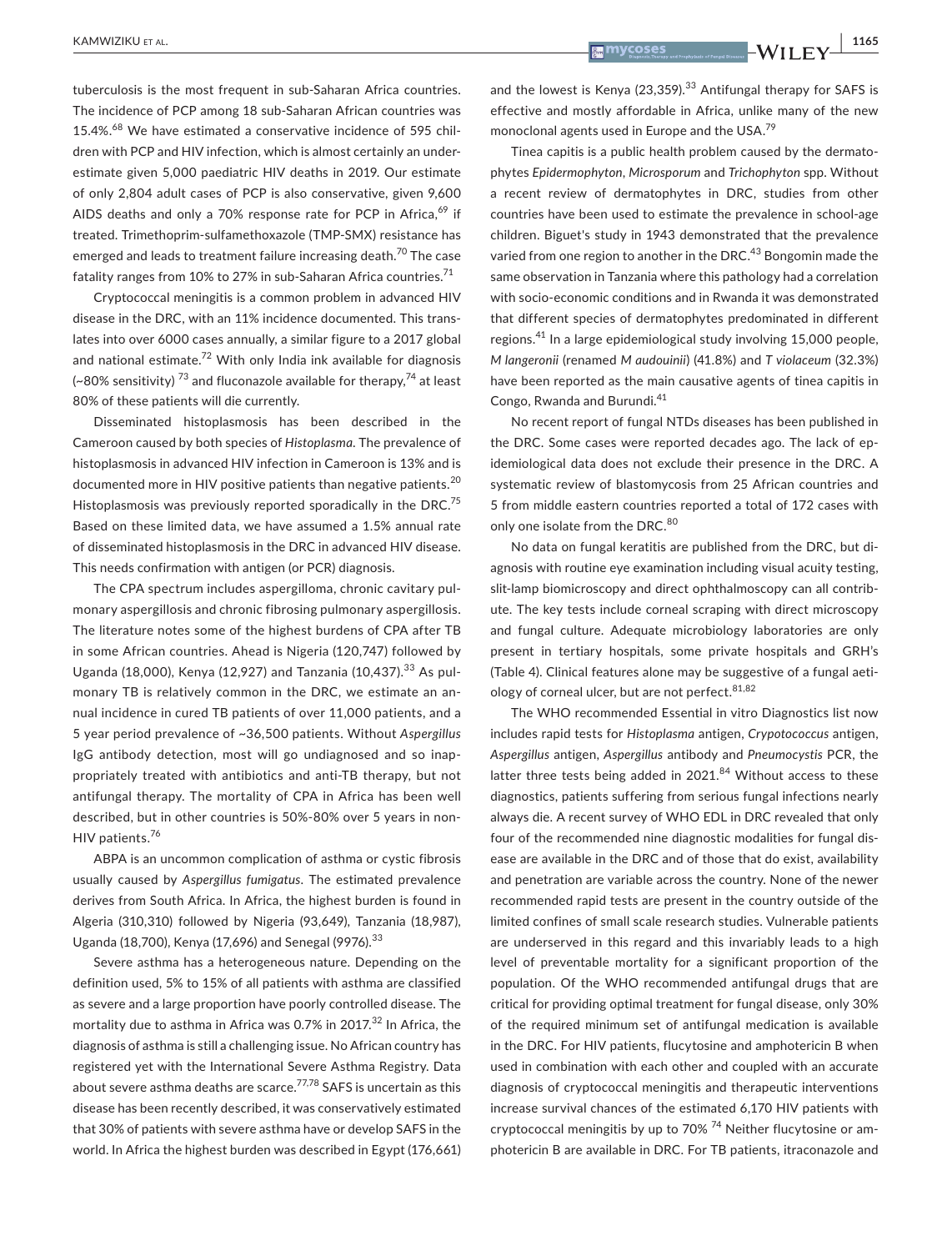**1166 <sup>|</sup>**  KAMWIZIKU et al.

**TABLE 4** Essential diagnostics and antifungal agents in Democratic Republic of Congo

| <b>WHO recommended Essential in</b><br>vitro Diagnostics | <b>WHO recommended Essential</b><br>antifungal Medicines  |
|----------------------------------------------------------|-----------------------------------------------------------|
| <b>Available</b>                                         | <b>Available</b>                                          |
| Direct microscopy                                        | Fluconazole                                               |
| Blood culture <sup>a</sup>                               | Griseofulvin                                              |
| Histopathology                                           | Nystatin                                                  |
| Fungal culture <sup>a, b</sup>                           | Ketoconazole (withdrawn<br>internationally) <sup>83</sup> |
| Unavailable                                              | Unavailable                                               |
| Histoplasma antigen                                      | Amphotericin B                                            |
| Aspergillus antigen                                      | Itraconazole                                              |
| Aspergillus antibody                                     | Voriconazole                                              |
| Pneumocystis PCR<br>Cryptococcal antigen (CrAg)          | Flucytosine                                               |
|                                                          | Natamycin eye drops                                       |
|                                                          | Capsofungin                                               |
|                                                          | Micafungin                                                |
|                                                          | Anidulafungin                                             |

Abbreviations: PCR, Polymerase chain reaction; WHO, World Health Organization.

its alternative, voriconazole are essential antifungal drugs currently unavailable in the DRC which, if made available, could treat an estimated 54,745 people currently living with the debilitating effects of invasive or chronic aspergillosis, and many more with fungal asthma. Natamycin, an effective treatment usually available in high-income countries could contribute significantly to saving the eyesight of 12,680 people who are at risk of blindness due to undiagnosed fungal keratitis. Without significant redress, the high numbers of people dying or living with a severely impaired quality of life from fungal disease in DRC will remain and with emerging threats such as antifungal resistance, and the rise of non-communicable diseases, could be set to increase. Efforts should be made to ensure the provision of access to essential diagnostics and treatment, underpinned by increased surveillance, research and capacity building of health professionals. The implementation of dedicated programmes to integrate fungal disease care pathways into the health system must be prioritised by public health authorities and donors.

### **CONFLICT OF INTEREST**

No COI for the authors.

### **AUTHOR CONTRIBUTIONS**

**Guyguy Kamwiziku:** Investigation (equal); Methodology (supporting); Writing-original draft (lead). **Jean Claude Makangara:** Methodology (supporting); Writing-original draft (supporting). **Emma Orefuwa:** Investigation (equal); Writing-original draft (supporting). **David Denning:** Conceptualization (lead); Methodology (lead); Writing-review & editing (lead).

### **ORCID**

*Guyguy K. Kamwizik[u](https://orcid.org/0000-0001-6770-3999)* <https://orcid.org/0000-0001-6770-3999> Jean-Claude C. Makangara<sup>D</sup> [https://orcid.](https://orcid.org/0000-0002-1791-2247)

[org/0000-0002-1791-2247](https://orcid.org/0000-0002-1791-2247)

*David W. Denning* <https://orcid.org/0000-0001-5626-2251>

### **REFERENCES**

- 1. Deuxième enquête démographique et de santé (EDS-RDC II 2013-2014) - Democratic Republic of the Congo. ReliefWeb. Accessed January 10, 2021. [https://reliefweb.int/report/](https://reliefweb.int/report/democratic-republic-congo/deuxi-me-enqu-te-d-mographique-et-de-sant-eds-rdc-ii-2013-2014) [democratic-republic-congo/deuxi-me-enqu-te-d-mographiqu](https://reliefweb.int/report/democratic-republic-congo/deuxi-me-enqu-te-d-mographique-et-de-sant-eds-rdc-ii-2013-2014) [e-et-de-sant-eds-rdc-ii-2013-2014](https://reliefweb.int/report/democratic-republic-congo/deuxi-me-enqu-te-d-mographique-et-de-sant-eds-rdc-ii-2013-2014)
- 2. République démocratique du Congo Fiche pays PopulationData. net. Accessed February 20, 2021. [https://www.populationdata.](https://www.populationdata.net/pays/republique-democratique-du-congo/) [net/pays/republique-democratique-du-congo/](https://www.populationdata.net/pays/republique-democratique-du-congo/)
- 3. Mise en œuvre du PNDS 2016-2020 de la République Démocratique du Congo : tenue à Kinshasa de la revue annuelle 2016 du secteur de la santé avec l'appui de l'OMS et du Groupe inter bailleurs de la Santé (GIBS). Regional Office for Africa. Accessed January 10, 2021. [https://www.afro.who.int/fr/news/mise-en-oeuvre-du-pnds-](https://www.afro.who.int/fr/news/mise-en-oeuvre-du-pnds-2016-2020-de-la-republique-democratique-du-congo-tenue-kinshasa-de-la)[2016-2020-de-la-republique-democratique-du-congo-tenue-kinsh](https://www.afro.who.int/fr/news/mise-en-oeuvre-du-pnds-2016-2020-de-la-republique-democratique-du-congo-tenue-kinshasa-de-la) [asa-de-la](https://www.afro.who.int/fr/news/mise-en-oeuvre-du-pnds-2016-2020-de-la-republique-democratique-du-congo-tenue-kinshasa-de-la)
- 4. rdc-css-2017-2021.pdf. Accessed January 10, 2021. [https://www.](https://www.who.int/emergencies/crises/cod/rdc-css-2017-2021.pdf?ua=1 Accessed December 19th 2020) [who.int/emergencies/crises/cod/rdc-css-2017-2021.pdf?ua=1%20](https://www.who.int/emergencies/crises/cod/rdc-css-2017-2021.pdf?ua=1 Accessed December 19th 2020) [Accessed%20December%2019th%202020](https://www.who.int/emergencies/crises/cod/rdc-css-2017-2021.pdf?ua=1 Accessed December 19th 2020)
- 5. UCOP-Observatoire-\_-Rapport-annuel-2019.pdf. Accessed January 10, 2021. [https://www.ucopplus.org/media/2019/05/UCOP-Obser](https://www.ucopplus.org/media/2019/05/UCOP-Observatoire-_-Rapport-annuel-2019.pdf) [vatoire-\\_-Rapport-annuel-2019.pdf](https://www.ucopplus.org/media/2019/05/UCOP-Observatoire-_-Rapport-annuel-2019.pdf)
- 6. IDSR-Technical -Guidelines-2010\_French \_final.pdf. Accessed January 10, 2021. [https://www.afro.who.int/sites/default/files/](https://www.afro.who.int/sites/default/files/2017-06/IDSR-Technical -Guidelines-2010_French _final.pdf) [2017-06/IDSR-Technical%20-Guidelines-2010\\_French%20\\_final.](https://www.afro.who.int/sites/default/files/2017-06/IDSR-Technical -Guidelines-2010_French _final.pdf) [pdf](https://www.afro.who.int/sites/default/files/2017-06/IDSR-Technical -Guidelines-2010_French _final.pdf)
- 7. Frigati L, Archary M, Rabie H, Penazzato M, Ford N. Priorities for Decreasing Morbidity and Mortality in Children With Advanced HIV Disease. *Clin Infect Dis*. 2018;66(suppl\_2):S147-S151. [https://](https://doi.org/10.1093/cid/ciy013) [doi.org/10.1093/cid/ciy013](https://doi.org/10.1093/cid/ciy013)
- 8. Haas AD, Radin E, Hakim AJ, et al. Prevalence of nonsuppressed viral load and associated factors among HIV-positive adults receiving antiretroviral therapy in Eswatini, Lesotho, Malawi, Zambia and Zimbabwe (2015 to 2017): results from population-based nationally representative surveys. *J Int AIDS Soc*. 2020;23(11):e25631. <https://doi.org/10.1002/jia2.25631>
- 9. Obel KB, Ntumba KJM, Kalambayi KP, Zalagile AP, Kinkodi KD, Munogolo KZ. Prevalence and determinants of asthma in adults in Kinshasa. *PLoS One*. 2017;12(5):e0176875. [https://doi.](https://doi.org/10.1371/journal.pone.0176875) [org/10.1371/journal.pone.0176875](https://doi.org/10.1371/journal.pone.0176875)
- 10. Musafiri S, van Meerbeeck J, Musango L, et al. Prevalence of atopy, asthma and COPD in an urban and a rural area of an African country. *Respir Med*. 2011;105(11):1596-1605. [https://doi.org/10.1016/j.](https://doi.org/10.1016/j.rmed.2011.06.013) [rmed.2011.06.013](https://doi.org/10.1016/j.rmed.2011.06.013)
- 11. Polatli M, Ben Kheder A, Wali S, et al. Chronic obstructive pulmonary disease and associated healthcare resource consumption in the Middle East and North Africa: The BREATHE study. *Respir Med*. 2012;106:S75-S85. [https://doi.org/10.1016/S0954](https://doi.org/10.1016/S0954-6111(12)70016-1) [-6111\(12\)70016-1](https://doi.org/10.1016/S0954-6111(12)70016-1)
- 12. 900-world-fact-sheets.pdf. Accessed January 10, 2021. [https://](https://gco.iarc.fr/today/data/factsheets/populations/900-world-fact-sheets.pdf) [gco.iarc.fr/today/data/facts](https://gco.iarc.fr/today/data/factsheets/populations/900-world-fact-sheets.pdf) heets/popul ation s/900-world [-fact-sheets.pdf](https://gco.iarc.fr/today/data/factsheets/populations/900-world-fact-sheets.pdf)
- 13. WHO Expert Committee on specifications for pharmaceutical preparations. *Rev Inst Med Trop São Paulo*. 2008;50(3):144. [https://](https://doi.org/10.1590/S0036-46652008000300013) [doi.org/10.1590/S0036-46652008000300013](https://doi.org/10.1590/S0036-46652008000300013)
- 14. Murhula Kashongwe I, Mawete F, Anshambi N, et al. Challenge to treat pre-extensively drug-resistant tuberculosis in a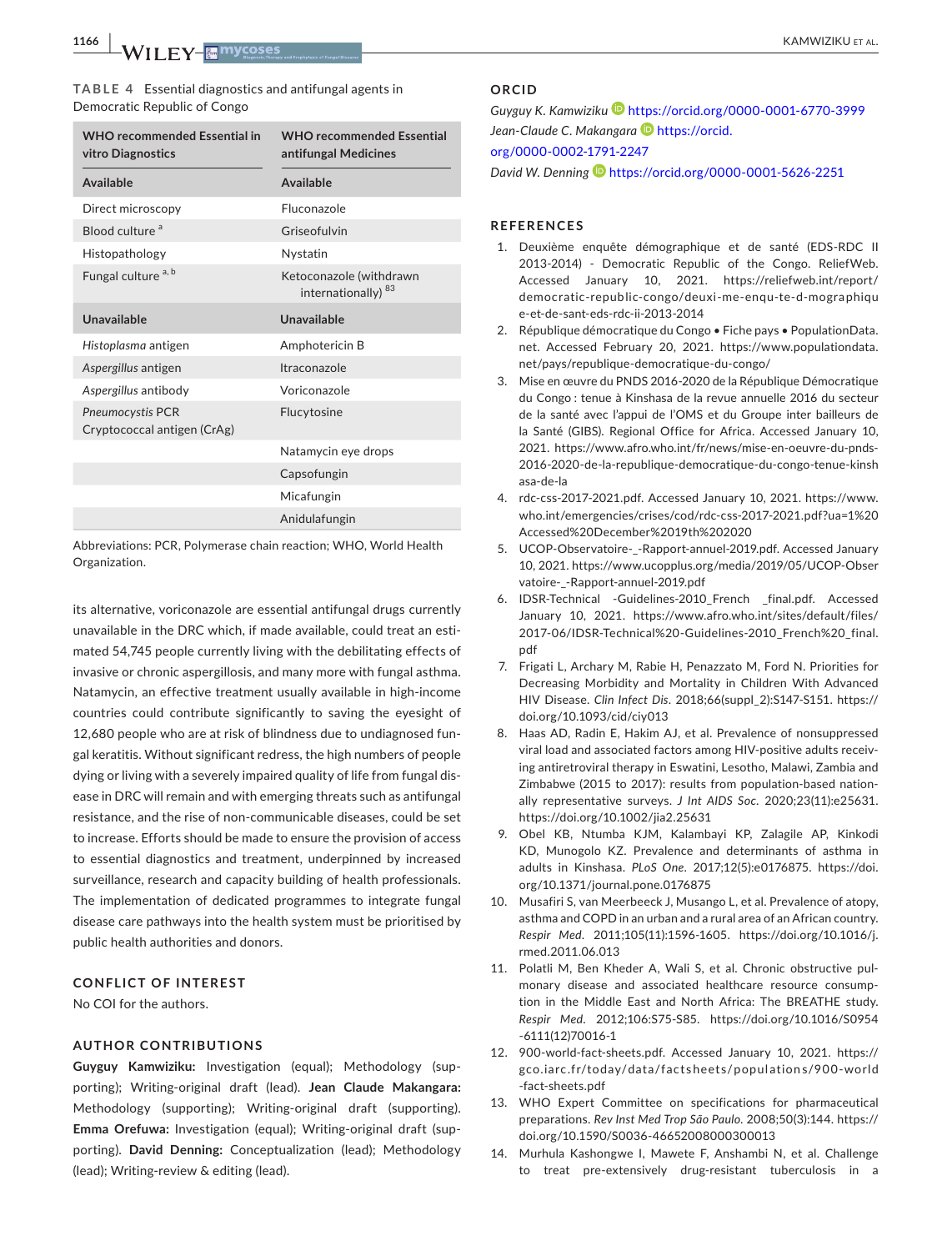low-income country: A report of 12 cases. *J Clin Tuberc Mycobact Dis*. 2020;21:100192. <https://doi.org/10.1016/j.jctube.2020.100192>

- 15. UNAIDS data 2019 | UNAIDS. Accessed January 10, 2021. [https://](https://www.unaids.org/en/resources/documents/2019/2019-UNAIDS-data) [www.unaids.org/en/resources/documents/2019/2019-UNAID](https://www.unaids.org/en/resources/documents/2019/2019-UNAIDS-data) [S-data](https://www.unaids.org/en/resources/documents/2019/2019-UNAIDS-data)
- 16. Organisation mondiale de la santé. *Global Tuberculosis Report 2019*. World health organization; 2019.
- 17. Nkanga MSN, Longo-Mbenza B, Vandenberghe P, et al. Feasibility of iFISH patterns in hematologic malignancies among Congolese patients at Kinshasa University clinics. *Asian Pac J Trop Biomed*. 2017;7(12):1116-1119.<https://doi.org/10.1016/j.apjtb.2017.10.014>
- 18. Desmet P, Kayembe KD, Vroey CD. The value of cryptococcal serum antigen screening among HIV-positive/AIDS patients in Kinshasa, Zaire. *Aids*. 1989;3(2):77-78. [https://doi.org/10.1097/00002030-](https://doi.org/10.1097/00002030-198902000-00004) [198902000-00004](https://doi.org/10.1097/00002030-198902000-00004)
- 19. GAFFI-annual-report-2017.pdf. Accessed January 10, 2021. [https://www.gaffi.org/wp-content/uploads/GAFFI-annual-repor](https://www.gaffi.org/wp-content/uploads/GAFFI-annual-report-2017.pdf) [t-2017.pdf](https://www.gaffi.org/wp-content/uploads/GAFFI-annual-report-2017.pdf)
- 20. Mandengue C, Denning D. The burden of serious fungal infections in Cameroon. *J Fungi*. 2018;4(2):44. [https://doi.org/10.3390/jof40](https://doi.org/10.3390/jof4020044) [20044](https://doi.org/10.3390/jof4020044)
- 21. Oladele EA, Badejo OA, Obanubi C, et al. Bridging the HIV treatment gap in Nigeria: examining community antiretroviral treatment models. *J Int AIDS Soc*. 2018;21(4):e25108. [https://doi.](https://doi.org/10.1002/jia2.25108) [org/10.1002/jia2.25108](https://doi.org/10.1002/jia2.25108)
- 22. Chen LS, Bose P, Cruz ND, et al. A pilot study of lower doses of ibrutinib in patients with chronic lymphocytic leukemia. *Blood*. 2018;132(21):2249-2259. [https://doi.org/10.1182/blood](https://doi.org/10.1182/blood-2018-06-860593) [-2018-06-860593](https://doi.org/10.1182/blood-2018-06-860593)
- 23. Antinori S, Nebuloni M, Magni C, et al. Trends in the postmortem diagnosis of opportunistic invasive fungal infections in patients with AIDS: a retrospective study of 1,630 autopsies performed between 1984 and 2002. *Am J Clin Pathol*. 2009;132(2):221-227. <https://doi.org/10.1309/AJCPRAAE8LZ7DTNE>
- 24. Guinea J, Torres-Narbona M, Gijón P, et al. Pulmonary aspergillosis in patients with chronic obstructive pulmonary disease: incidence, risk factors, and outcome. *Clin Microbiol Infect*. 2010;16(7):870-877. <https://doi.org/10.1111/j.1469-0691.2009.03015.x>
- 25. Yan X, Li M, Jiang M, Zou L, Luo F, Jiang Y. Clinical characteristics of 45 patients with invasive pulmonary aspergillosis: Retrospective analysis of 1711 lung cancer cases. *Cancer*. 2009;115(21):5018- 5025.<https://doi.org/10.1002/cncr.24559>
- 26. Lortholary O, Gangneux J-P, Sitbon K, et al. Epidemiological trends in invasive aspergillosis in France: the SAIF network (2005– 2007). *Clin Microbiol Infect*. 2011;17(12):1882-1889. [https://doi.](https://doi.org/10.1111/j.1469-0691.2011.03548.x) [org/10.1111/j.1469-0691.2011.03548.x](https://doi.org/10.1111/j.1469-0691.2011.03548.x)
- 27. Denning DW, Pleuvry A, Cole DC. Global burden of allergic bronchopulmonary aspergillosis with asthma and its complication chronic pulmonary aspergillosis in adults. *Med Mycol*. 2013;51(4):361-370. <https://doi.org/10.3109/13693786.2012.738312>
- 28. Smith NL, Denning DW. Underlying conditions in chronic pulmonary aspergillosis including simple aspergilloma. *Eur Respir J*. 2011;37(4):865-872. [https://doi.org/10.1183/09031](https://doi.org/10.1183/09031936.00054810) [936.00054810](https://doi.org/10.1183/09031936.00054810)
- 29. Page ID, Byanyima R, Hosmane S, et al. Chronic pulmonary aspergillosis commonly complicates treated pulmonary tuberculosis with residual cavitation. *Eur Respir J*. 2019;53(3):1801184. [https://doi.](https://doi.org/10.1183/13993003.01184-2018) [org/10.1183/13993003.01184-2018](https://doi.org/10.1183/13993003.01184-2018)
- 30. Benatar SR, Keen GA, Naude WDT. Aspergillus hypersensitivity in asthmatics in Cape Town. *Clin Htmlent Glyphamp Asciiamp Exp Allergy*. 1980;10(3):285-291. [https://doi.org/10.1111/](https://doi.org/10.1111/j.1365-2222.1980.tb02109.x) [j.1365-2222.1980.tb02109.x](https://doi.org/10.1111/j.1365-2222.1980.tb02109.x)
- 31. Denning D, Pleuvry A, Cole D. Global burden of chronic pulmonary aspergillosis as a sequel to pulmonary tuberculosis. *Bull World Health Organ*. 2011;89(12):864-872. [https://doi.org/10.2471/](https://doi.org/10.2471/BLT.11.089441) [BLT.11.089441](https://doi.org/10.2471/BLT.11.089441)
- 32. Kwizera R, Musaazi J, Meya DB, et al. Burden of fungal asthma in Africa: A systematic review and meta-analysis. Barac A, ed. *PLoS One*. 2019;14(5):e0216568. [https://doi.org/10.1371/journ](https://doi.org/10.1371/journal.pone.0216568) [al.pone.0216568](https://doi.org/10.1371/journal.pone.0216568)
- 33. Bongomin F, Gago S, Oladele R, Denning D. Global and multinational prevalence of fungal diseases—estimate precision. *J Fungi*. 2017;3(4):57. <https://doi.org/10.3390/jof3040057>
- 34. Montravers P, Boudinet S, Houissa H. Candida and severe acute pancreatitis: We won't be fooled again. *Crit Care*. 2013;17(3):137. <https://doi.org/10.1186/cc12613>
- 35. Low A, Gavriilidis G, Larke N, et al. Incidence of opportunistic infections and the impact of antiretroviral therapy among hiv-infected adults in low- and middle-income countries: a systematic review and meta-analysis. *Clin Infect Dis*. 2016;62(12):1595-1603. [https://](https://doi.org/10.1093/cid/ciw125) [doi.org/10.1093/cid/ciw125](https://doi.org/10.1093/cid/ciw125)
- 36. Mushi MF. Oral candidiasis among African human immunodeficiency virus-infected individuals: 10 years of systematic review and meta-analysis from sub-Saharan Africa. *J Oral Microbiol*. 10.
- 37. Smith E, Orholm M. Trends and patterns of opportunistic diseases in Danish AIDS patients 1980–1990. *Scand J Infect Dis*. 1990;22(6):665-672. [https://doi.org/10.3109/00365549009027](https://doi.org/10.3109/00365549009027119) [119](https://doi.org/10.3109/00365549009027119)
- 38. Buchacz K, Baker RK, Young B, Brooks JT. Changes in the Use of HIV Antiretroviral Resistance Testing in a Large Cohort of U.S. Patients, 1999 to 2006. *JAIDS*. 2010;53(5):625-632. [https://doi.](https://doi.org/10.1097/QAI.0b013e3181bf1dd2) [org/10.1097/QAI.0b013e3181bf1dd2](https://doi.org/10.1097/QAI.0b013e3181bf1dd2)
- 39. Denning DW, Kneale M, Sobel JD, Rautemaa-Richardson R. Global burden of recurrent vulvovaginal candidiasis: a systematic review. *Lancet Infect Dis*. 2018;18(11):e339-e347. [https://doi.org/10.1016/](https://doi.org/10.1016/S1473-3099(18)30103-8) [S1473-3099\(18\)30103-8](https://doi.org/10.1016/S1473-3099(18)30103-8)
- 40. Prakash H, Chakrabarti A. Global Epidemiology of Mucormycosis. *J Fungi*. 2019;5(1):26.<https://doi.org/10.3390/jof5010026>
- 41. Bongomin F, Olum R, Nsenga L, Baluku JB. Burden of tinea capitis among children in Africa: protocol for a systematic review and meta-analysis of observational studies, 1990–2020. *BMJ Open*. 2020;10(9):e041230. <https://doi.org/10.1136/bmjopen-2020-041230>
- 42. Nweze EI, Eke IE. Dermatophytes and dermatophytosis in the eastern and southern parts of Africa. *Med Mycol*. 2018;56(1):13-28. <https://doi.org/10.1093/mmy/myx025>
- 43. Biguet J, Deblock S, Cochet G, Ouadraogo P. Première contribution à l'étude des Teignes en Haute Volta. Revue des dermatophyties et des Dermatophytes en Afrique noire. *Ann Parasitol Hum Comparée*. 1959;34(5–6):694-727. [https://doi.org/10.1051/parasite/19593](https://doi.org/10.1051/parasite/1959345694) [45694](https://doi.org/10.1051/parasite/1959345694)
- 44. 1956asbm0479.pdf. Accessed January 10, 2021. [http://lib.itg.be/](http://lib.itg.be/open/asbmt/1956/1956asbm0479.pdf) [open/asbmt/1956/1956asbm0479.pdf](http://lib.itg.be/open/asbmt/1956/1956asbm0479.pdf)
- 45. Chromoblastomycosis PubMed. Accessed February 20, 2021. <https://pubmed.ncbi.nlm.nih.gov/25395928/>
- 46. Callens SFJ, Kitetele F, Lelo P, et al. Pulmonary cystic disease in HIV positive individuals in the Democratic Republic of Congo: three case reports. *J Med Case Reports*. 2007;1(1):101. [https://doi.](https://doi.org/10.1186/1752-1947-1-101) [org/10.1186/1752-1947-1-101](https://doi.org/10.1186/1752-1947-1-101)
- 47. Kengne M, Shu SV, Nwobegahay JM, Achonduh O. Antifungals susceptibility pattern of *Candida spp*. isolated from female genital tract at the Yaoundé Bethesda Hospital in Cameroon. *Pan Afr Med J*. 2017;28:<https://doi.org/10.11604/pamj.2017.28.294.11200>
- 48. Arendrup MC. Epidemiology of invasive candidiasis. *Curr Opin Crit Care*. 2010;16(5):445-452. [https://doi.org/10.1097/MCC.0b013](https://doi.org/10.1097/MCC.0b013e32833e84d2) [e32833e84d2](https://doi.org/10.1097/MCC.0b013e32833e84d2)
- 49. Montravers P, Mira J-P, Gangneux J-P, Leroy O, Lortholary O. A multicentre study of antifungal strategies and outcome of Candida spp. peritonitis in intensive-care units. *Clin Microbiol Infect*. 2011;17(7):1061-1067. [https://doi.](https://doi.org/10.1111/j.1469-0691.2010.03360.x) [org/10.1111/j.1469-0691.2010.03360.x](https://doi.org/10.1111/j.1469-0691.2010.03360.x)
- 50. Matee M, Scheutz F, Moshy J. Occurrence of oral lesions in relation to clinical and immunological status among HIV-infected adult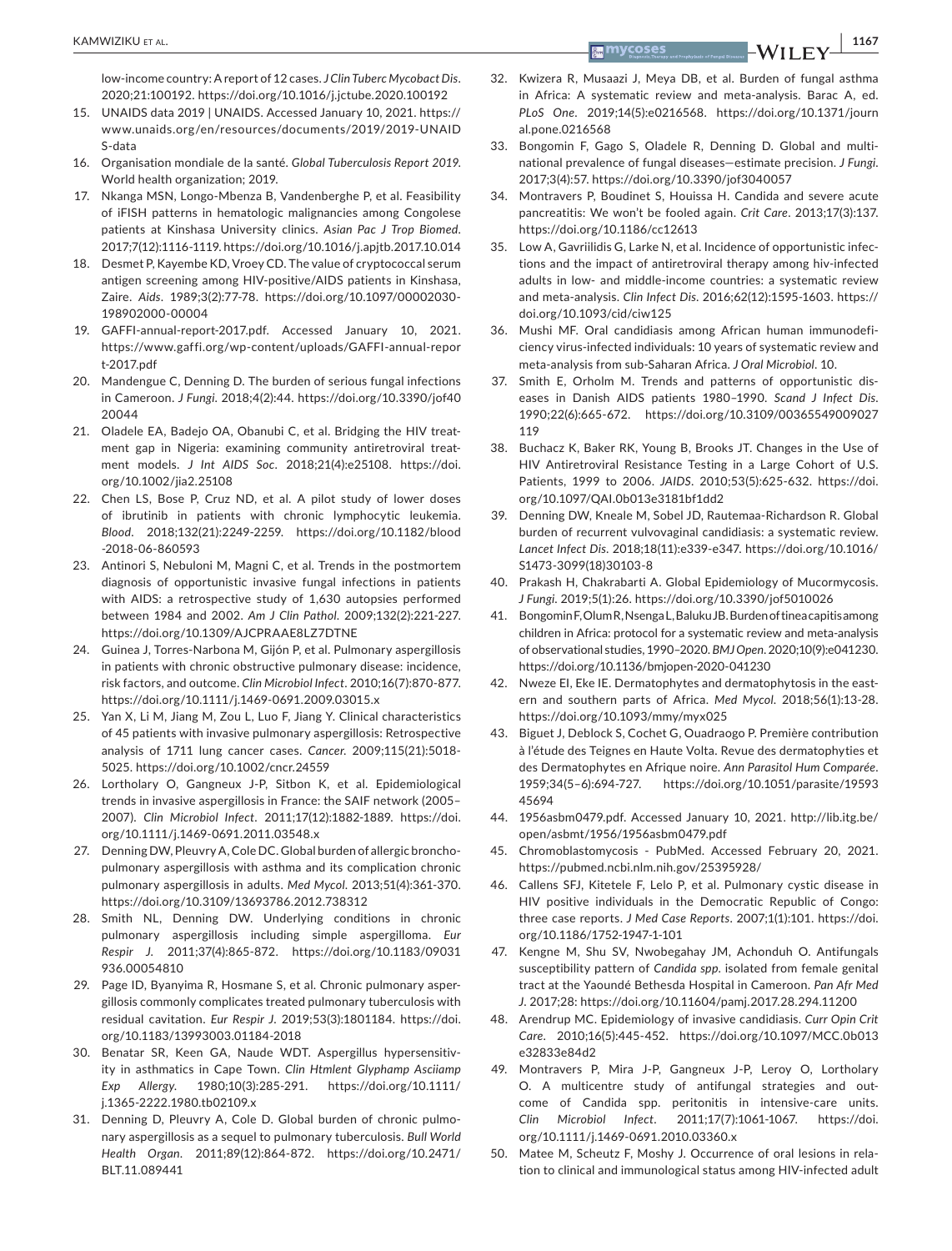**1168 <sup>|</sup>**  KAMWIZIKU et al.

Tanzanians. *Oral Dis*. 2008;6(2):106-111. [https://doi.org/10.1111/](https://doi.org/10.1111/j.1601-0825.2000.tb00110.x) [j.1601-0825.2000.tb00110.x](https://doi.org/10.1111/j.1601-0825.2000.tb00110.x)

- 51. Colebunders R, Lusakumuni K, Nelson AM, et al. Persistent diarrhoea in Zairian AIDS patients: an endoscopic and histological study. *Gut*. 1988;29(12):1687-1691. [https://doi.org/10.1136/](https://doi.org/10.1136/gut.29.12.1687) [gut.29.12.1687](https://doi.org/10.1136/gut.29.12.1687)
- 52. Kivukuto Mutendela J, Mashupe S, Bihehe Masemo D, Mitima Kashosi T. HIV screening among patients followed for cryptococcal meningitis in developing countries: Data from Bukavu in the Democratic Republic of Congo. *Afr J Microbiol Res*. 2014;8(7):721- 723.<https://doi.org/10.5897/AJMR2013.5420>
- 53. Carme B, Hayette MP, Ngaporo AI, et al. Histoplasmose Africaine à histoplasma duboisii (Histoplasma capsulatum var. Duboisii): quatorze cas congolais observés en 10 Ans (1981-1990):7.
- 54. To T, Stanojevic S, Moores G, et al. Global asthma prevalence in adults: findings from the cross-sectional world health survey. *BMC Public Health*. 2012;12(1):204.<https://doi.org/10.1186/1471-2458-12-204>
- 55. Perkhofer S, Lass-Flörl C, Hell M, et al. The Nationwide Austrian Aspergillus Registry: a prospective data collection on epidemiology, therapy and outcome of invasive mould infections in immunocompromised and/or immunosuppressed patients. *Int J Antimicrob Agents*. 2010;36(6):531-536. [https://doi.org/10.1016/j.ijant](https://doi.org/10.1016/j.ijantimicag.2010.08.010) [imicag.2010.08.010](https://doi.org/10.1016/j.ijantimicag.2010.08.010)
- 56. Hammond EE, McDonald CS, Vestbo J, Denning DW. The global impact of Aspergillus infection on COPD. *BMC Pulm Med*. 2020;20(1):241.<https://doi.org/10.1186/s12890-020-01259-8>
- 57. Kayembe DL, Kasonga DL, Kayembe PK, Mwanza J-CK, Boussinesq M. Profile of eye lesions and vision loss: a crosssectional study in Lusambo, a forest-savanna area hyperendemic for onchocerciasis in the Democratic Republic of Congo. *Trop Med Int Health*. 2003;8(1):83-89. [https://doi.](https://doi.org/10.1046/j.1365-3156.2003.00957.x) [org/10.1046/j.1365-3156.2003.00957.x](https://doi.org/10.1046/j.1365-3156.2003.00957.x)
- 58. Brown L, Burton MJ, Gichangi M, Denning D. The global incidence of fungal keratitis. *SSRN Electron J Published online*. 2019. [https://](https://doi.org/10.2139/ssrn.3466994) [doi.org/10.2139/ssrn.3466994](https://doi.org/10.2139/ssrn.3466994)
- 59. Kalau WA, Dinganga N, Ngoie E, Odimba E, Detry O. First steps of laparoscopic surgery in Lubumbashi: problems encountered and preliminary results. *Pan Afr Med J*. 2015;21. [https://doi.](https://doi.org/10.11604/pamj.2015.21.210.6689) [org/10.11604/pamj.2015.21.210.6689](https://doi.org/10.11604/pamj.2015.21.210.6689)
- 60. Amona FM, Denning DW, Moukassa D, Hennequin C. Current burden of serious fungal infections in Republic of Congo. *Mycoses*. 2020;63(6):543-552. <https://doi.org/10.1111/myc.13075>
- 61. Sidibé M, Loures L, Samb B. The UNAIDS 90–90-90 target: a clear choice for ending AIDS and for sustainable health and development. *J Int AIDS Soc*. 2016;19(1):21133. [https://doi.org/10.7448/](https://doi.org/10.7448/IAS.19.1.21133) [IAS.19.1.21133](https://doi.org/10.7448/IAS.19.1.21133)
- 62. 2020 Global AIDS Update Seizing the moment Tackling entrenched inequalities to end epidemics. Published online 2020:384.
- 63. Choi JH, Lee CG, Lim YJ, Kang HW, Lim CY, Choi J-S. Prevalence and risk factors of esophageal Candidiasis in healthy individuals: a single center experience in Korea. *Yonsei Med J*. 2013;54(1):160. <https://doi.org/10.3349/ymj.2013.54.1.160>
- 64. Birindwa AM, Manegabe JT, Mindja A, Nordén R, Andersson R, Skovbjerg S. Decreased number of hospitalized children with severe acute lower respiratory infection after introduction of the pneumococcal conjugate vaccine in the Eastern Democratic Republic of the Congo. *Pan Afr Med J*. 2020;37:211. [https://doi.org/10.11604/](https://doi.org/10.11604/pamj.2020.37.211.22589) [pamj.2020.37.211.22589](https://doi.org/10.11604/pamj.2020.37.211.22589)
- 65. Dhingra D, Mandal A, Singh A. Pneumocystis jirovecii Pneumonia in Children. *J Pediatr Infect Dis*. 2018;13(01):002-009. [https://doi.](https://doi.org/10.1055/s-0037-1604337) [org/10.1055/s-0037-1604337](https://doi.org/10.1055/s-0037-1604337)
- 66. De Armas RY, Wissmann G, Müller AL, et al. *Pneumocystis jirovecii* pneumonia in developing countries. *Parasite*. 2011;18(3):219-228. <https://doi.org/10.1051/parasite/2011183219>
- 67. Theodoratou E, Al-Jilaihawi S, Woodward F, et al. The effect of case management on childhood pneumonia mortality in developing

countries. *Int J Epidemiol*. 2010;39(suppl\_1):i155-i171. [https://doi.](https://doi.org/10.1093/ije/dyq032) [org/10.1093/ije/dyq032](https://doi.org/10.1093/ije/dyq032)

- 68. (PDF) Burden of pneumocystis pneumonia in HIV-infected adults in sub-Saharan Africa: A systematic review and meta-analysis. Accessed January 28, 2021. [https://www.researchgate.net/](https://www.researchgate.net/publication/307978597_Burden_of_pneumocystis_pneumonia_in_HIV-infected_adults_in_sub-Saharan_Africa_A_systematic_review_and_meta-analysis) publication/307978597 Burden of pneum ocystis pneum [onia\\_in\\_HIV-infected\\_adults\\_in\\_sub-Saharan\\_Africa\\_A\\_syste](https://www.researchgate.net/publication/307978597_Burden_of_pneumocystis_pneumonia_in_HIV-infected_adults_in_sub-Saharan_Africa_A_systematic_review_and_meta-analysis) [matic\\_review\\_and\\_meta-analysis](https://www.researchgate.net/publication/307978597_Burden_of_pneumocystis_pneumonia_in_HIV-infected_adults_in_sub-Saharan_Africa_A_systematic_review_and_meta-analysis)
- 69. Lowe DM, Rangaka MX, Gordon F, James CD, Miller RF. Pneumocystis jirovecii Pneumonia in Tropical and Low and Middle Income Countries: A Systematic Review and Meta-Regression. Vermund SH, ed. *PLoS One*. 2013;8(8):e69969. [https://doi.](https://doi.org/10.1371/journal.pone.0069969) [org/10.1371/journal.pone.0069969](https://doi.org/10.1371/journal.pone.0069969)
- 70. Morris A, Lundgren JD, Masur H, et al. Current epidemiology of *Pneumocystis* pneumonia. *Emerg Infect Dis*. 2004;10(10):1713-1720. <https://doi.org/10.3201/eid1010.030985>
- 71. Fisk DT, Meshnick S, Kazanjian PH *Pneumocystis carinii* Pneumonia in Patients in the Developing World Who Have Acquired Immunodeficiency Syndrome. *Clin Infect Dis*. 2003;36(1):70-78. <https://doi.org/10.1086/344951>
- 72. Rajasingham R, Smith RM, Park BJ, et al. Global burden of disease of HIV-associated cryptococcal meningitis: an updated analysis. *Lancet Infect Dis*. 2017;17(8):873-881. [https://doi.org/10.1016/](https://doi.org/10.1016/S1473-3099(17)30243-8) [S1473-3099\(17\)30243-8](https://doi.org/10.1016/S1473-3099(17)30243-8)
- 73. Tang MW, Clemons KV, Katzenstein DA, Stevens DA. The cryptococcal antigen lateral flow assay: A point-of-care diagnostic at an opportune time. *Crit Rev Microbiol*. 2016;42(4):634-642. [https://](https://doi.org/10.3109/1040841X.2014.982509) [doi.org/10.3109/1040841X.2014.982509](https://doi.org/10.3109/1040841X.2014.982509)
- 74. Shroufi A, Chiller T, Jordan A, et al. Ending deaths from HIV-related cryptococcal meningitis by 2030. *Lancet Infect Dis*. 2021;21(1):16- 18. [https://doi.org/10.1016/S1473-3099\(20\)30909-9](https://doi.org/10.1016/S1473-3099(20)30909-9)
- 75. Pakasa N, Biber A, Nsiangana S, et al. African Histoplasmosis in HIV-Negative Patients, Kimpese, Democratic Republic of the Congo. *Emerg Infect Dis*. 2018;24(11):2068-2070. [https://doi.org/10.3201/](https://doi.org/10.3201/eid2411.180236) [eid2411.180236](https://doi.org/10.3201/eid2411.180236)
- 76. Lowes D, Al-Shair K, Newton PJ, et al. Predictors of mortality in chronic pulmonary aspergillosis. *Eur Respir J*. 2017;49(2):1601062. <https://doi.org/10.1183/13993003.01062-2016>
- 77. FitzGerald JM, Tran TN, Alacqua M, et al. International severe asthma registry (ISAR): protocol for a global registry. *BMC Med Res Methodol*. 2020;20(1):212. [https://doi.org/10.1186/s12874-020-](https://doi.org/10.1186/s12874-020-01065-0) [01065-0](https://doi.org/10.1186/s12874-020-01065-0)
- 78. Adeloye D, Chan KY, Rudan I, Campbell H. An estimate of asthma prevalence in Africa: a systematic analysis. *Croat Med J*. 2013;54(6):519-531. <https://doi.org/10.3325/cmj.2013.54.519>
- 79. Rapeport WG, Ito K, Denning DW. The role of antifungals in the management of patients with severe asthma. *Clin Transl Allergy*. 2020;10(1):46.<https://doi.org/10.1186/s13601-020-00353-8>
- 80. Schwartz IS, Muñoz JF, Kenyon CR, et al. Blastomycosis in Africa and the Middle East: A Comprehensive Review of Reported Cases and Reanalysis of Historical Isolates Based on Molecular Data. *Clin Infect Dis*. 2020:ciaa1100.<https://doi.org/10.1093/cid/ciaa1100>
- 81. Mwanza J-CK, Kayembe DL. Uveitis in HIV-Infected Patients. *Eur J Ophthalmol*. 2001;11(1):53-56. [https://doi.org/10.1177/11206](https://doi.org/10.1177/112067210101100110) [7210101100110](https://doi.org/10.1177/112067210101100110)
- 82. Thomas PA, Kaliamurthy J. Mycotic keratitis: epidemiology, diagnosis and management. *Clin Microbiol Infect*. 2013;19(3):210-220. <https://doi.org/10.1111/1469-0691.12126>
- 83. Répertoire des produits pharmaceutiques enregistrés et autorisés par la DPM en RDC, Edition 2020 – Autorité Congolaise de Réglementation Pharmaceutique. Accessed February 20, 2021. [https://www.acorep.gouv.cd/download/repertoire-des-produits](https://www.acorep.gouv.cd/download/repertoire-des-produits-pharmaceutiques-enregistres-et-autorises-par-la-dpm-en-rdc-edition-2020/)[pharmaceutiques-enregistres-et-autorises-par-la-dpm-en-rdc-editi](https://www.acorep.gouv.cd/download/repertoire-des-produits-pharmaceutiques-enregistres-et-autorises-par-la-dpm-en-rdc-edition-2020/) [on-2020/](https://www.acorep.gouv.cd/download/repertoire-des-produits-pharmaceutiques-enregistres-et-autorises-par-la-dpm-en-rdc-edition-2020/)
- 84. WHO Technical Report Series, No. 1031,2021: The selection ad use of essential in vitro diagnostics TRS 1031: [http://www.who.int/](http://www.who.int/publications/item/9789240019102-RechercheGoogle)